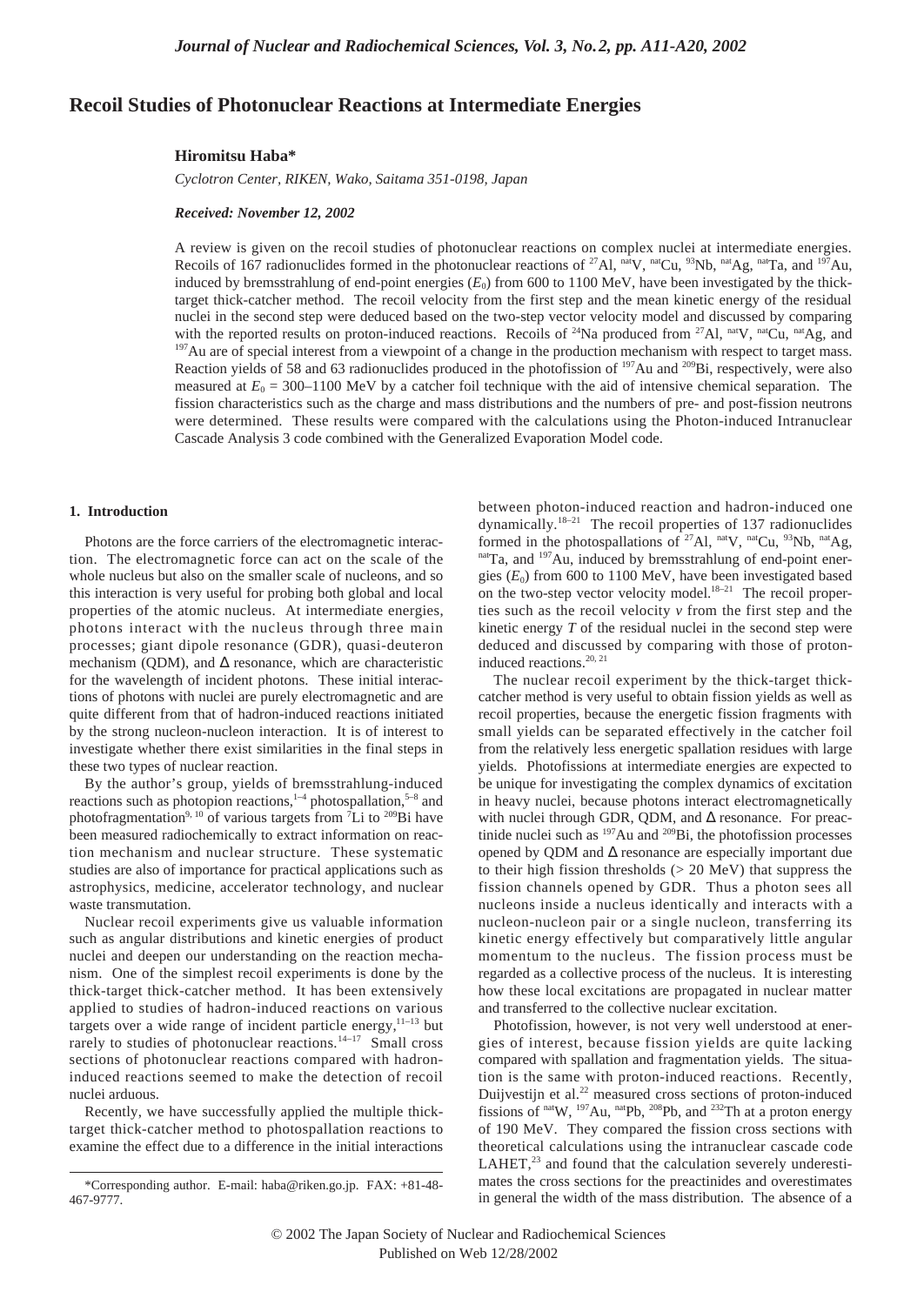reliable theoretical model to predict fission yields as well as the need for experimental yields has motivated us to investigate photofission processes of preactinides. Quite recently, we measured recoil properties and yields of radionuclides produced in the photofission of  $197$ Au and  $209$ Bi at  $E_0 = 300 - 1100$ MeV by a catcher foil technique with the aid of intensive chemical separation.<sup>24–26</sup> The recoil properties such as the forward-to-backward ratio *F*/*B* and the kinetic energy *T* of the residual nuclei were discussed by comparing with those of photospallation products and also with the literature data for proton-induced reactions.26 Furthermore, fission characteristics such as the charge and mass distributions and the numbers of pre- and post-fission neutrons were determined based on the 58 and 63 fission yields on  $^{197}$ Au and  $^{209}$ Bi, respectively.<sup>24, 26</sup>

By the author's group, the reaction yields of photopion and photospallation reactions and the kinetic energies of the photospallation products were systematically compared with the Photon-induced Intranuclear Cascade Analysis (PICA) code developed by Gabriel and coworkers, $27, 28$  and various information on reaction mechanism and nuclear structure was extracted.<sup>1-4, 8, 18-21</sup> Recently, the original code was modified by  $Fu^{29}$  and Sato et al.<sup>30, 31</sup> and the fission process was considered for the first time in the code based on the Generalized Evaporation Model (GEM) code developed by Furihata.<sup>32</sup> Comparisons of the experimental results with the latest PICA calculations<sup>31</sup> are under study in our group.<sup>26, 33, 34</sup>

In the following, our recoil studies of photonuclear reactions at intermediate energies are reviewed based on the cumulative results in the series of the author's papers.18–21, 24–26, 33, 34

#### **2. Experimental Procedures**

Irradiations by bremsstrahlung beams with end-point energies of  $E_0 = 300 - 1100$  MeV were carried out using the 1.3-GeV electron synchrotron of the High Energy Accelerator Research Organization (KEK) at Tanashi. A 50 µm thick Pt foil was used as a radiator for bremsstrahlung production, and the beams were collimated to 20 mm in diameter at the irradiation position. The targets consisted of a stack of 5–50 sets of a target foil of  $25 \times 25$  mm<sup>2</sup> in size sandwiched by one pair of 3.5 or 7.0 mg cm<sup>−</sup><sup>2</sup> thick Mylar foils of the same size, which collected the recoil nuclei in the forward and backward directions with respect to the beam direction. The target thicknesses were 6.6, 14, 22, 24, 32, 32, 90, and 900 mg cm<sup>−</sup><sup>2</sup> for <sup>27</sup>Al, <sup>nat</sup>V, <sup>nat</sup>Cu, <sup>93</sup>Nb, <sup>nat</sup>Ag, <sup>nat</sup>Ta, <sup>197</sup>Au, and <sup>209</sup>Bi, respectively. The photon intensities evaluated from the monitor reaction of <sup>27</sup>Al(γ, 2pn)<sup>24</sup>Na (Ref. 35) were  $10^9$ – $10^{10}$  equivalent quanta per second (eq.q.  $s^{-1}$ ). The typical irradiation periods were 3 h for <sup>27</sup>Al, <sup>nat</sup>V, <sup>nat</sup>Cu, <sup>93</sup>Nb, and <sup>209</sup>Bi, 4 h for <sup>nat</sup>Ag and <sup>nat</sup>Ta, and 5 h for  $197$ Au. After irradiation, chemical separation of K, Sc, Fe, Ni, Zn, Ga, As, Rb, Sr, Y, Zr, Nb, Mo, Ag, Ba, and rare earth elements (REE) from Au, and of Fe, Ga, As, Br, Sr, Y, Zr, Nb, Ag, I, and Ba from Bi was employed for part of the targets to detect radionuclides with small yields. In addition, the chemical separation of Sc, Ba, and REE from the Au target and its catchers was performed in the separate irradiations. The details of the chemical procedures are described in References 21, 26, and 36. Some selected target foils and all of the forward and backward catchers from one target pile as well as the chemically separated samples were assayed for radioactivities with Ge detectors.

#### **3. PICA3/GEM Calculation**

Gabriel and coworkers<sup>27, 28</sup> developed a Monte-Carlo intranuclear cascade-evaporation analysis code for photonuclear reactions: Photon-induced Intranuclear Cascade Analysis (PICA). This calculational code is based on the Bertini version<sup>37</sup> of the intranuclear cascade and differs only with respect to the initial interactions. The initial interactions considered are QDM and the single pion photoproduction through  $\Delta$  resonance. The code is valid for photon energies from 30 to 400 MeV. Recently,  $Fu^{29}$  and Sato et al.<sup>30, 31</sup> modified the original code and named the new one as PICA3. The energy limit was extended to  $E_0 = 0-3.5$  GeV by considering GDR and multiple-pion production channels.<sup>29, 30</sup> The angular distribution of nucleons produced by the quasi-deuteron disintegration as well as its cross section was revised.<sup>30</sup> In addition, the nucleon-nucleon scattering cross section used in the cascade process, the level density parameter and the mass formula used in the evaporation process were updated.<sup>30</sup> The nuclear medium effect and the nuclear shadowing effect were also considered in the photopion production cross sections. $31$ On the other hand, Furihata<sup>32</sup> developed the GEM code based on the Generalized Evaporation Model and the Rutherford Appleton Laboratory (RAL) model by Atchison.<sup>38</sup> Parameters used in the RAL model<sup>38</sup> which determine the mass, charge, and kinetic energy distributions of fission fragments were reevaluated. Furihata<sup>32</sup> estimated the cross sections for nuclides produced from the proton-induced reactions of 208Pb and 197Au using a combination of the intranuclear cascade model (INC) in the LAHET code<sup>23</sup> and the GEM code.<sup>32</sup> It was found that the INC/GEM code<sup>32</sup> reproduces successfully the cross sections for fission fragments as well as light fragments.

Quite recently, Sato et al. $31$  combined the GEM code<sup>32</sup> with the PICA3 code<sup>31</sup> to describe the evaporation and fission processes in the photonuclear reactions. In this paper, the reproducibility of the kinetic energies and reaction yields of residual nuclei by the PICA3/GEM code<sup>31</sup> was examined systematically. The input parameters recommended in the original papers<sup>28, 31, 32</sup> were used in the present calculation.

#### **4. Results and Discussion**

## **4.1. Recoil Properties of Photospallation Products on Complex Nuclei**

*4.1.1. Recoil Fractions and Effective Mean Ranges.* Radioactivities of 1, 14, 24, 26, 31, 21, and 20 nuclides produced from <sup>27</sup>Al, <sup>nat</sup>V, <sup>nat</sup>Cu, <sup>93</sup>Nb, <sup>nat</sup>Ag, <sup>nat</sup>Ta, and <sup>197</sup>Au, respectively, were identified both in the target and catcher foils. From the fractions of each nuclide measured in the forward and backward catcher foils, expressed as  $F = N_F/(N_F + N_B)$ +  $N<sub>target</sub>$ ) and  $B = N<sub>B</sub>/(N<sub>F</sub> + N<sub>B</sub> + N<sub>target</sub>)$ , *N* being the number of atoms, the effective mean ranges *FW* and *BW* were obtained by multiplying the target thickness *W* in units of  $\mu$ g cm<sup>-2</sup>. All of the *FW* and *BW* values obtained in the present work were found to be independent of  $E_0$  above 600 MeV. In our previous papers,<sup>5-7</sup> yield measurements of the photospallation reactions of various targets ranging from natV to <sup>197</sup>Au were reported. From the slope parameter *P* of the mass-yield curve in the empirical charge and mass distribution formula  $(CDMD)$ ,  $39$ which is an indirect measure of the average excitation energy transferred in the spalling nuclei, it was found that the excitation energy seems to saturate at energies higher than 600 MeV. The  $E_0$ -independece of *FW* and *BW* obtained in this recoil study is consistent with that of the slope parameter *P*, and indicates that the photons responsible for the production of these nuclides are mostly of energies lower than 600 MeV. Therefore, the following discussion proceeds based on the average quantities above 600 MeV.

As an example, the averaged values of *FW* and *BW* are shown by open and closed circles, respectively, as a function of mass difference ∆*A* between a product (*A*p) and a target (*A*t) in Figure 1a for natCu and Figure 1b for 197Au. The *FW* values are higher than the corresponding *BW*, and both increase in parallel with an increase of ∆*A*. This increasing trend with ∆*A* can be divided into two components: one is a steep increase for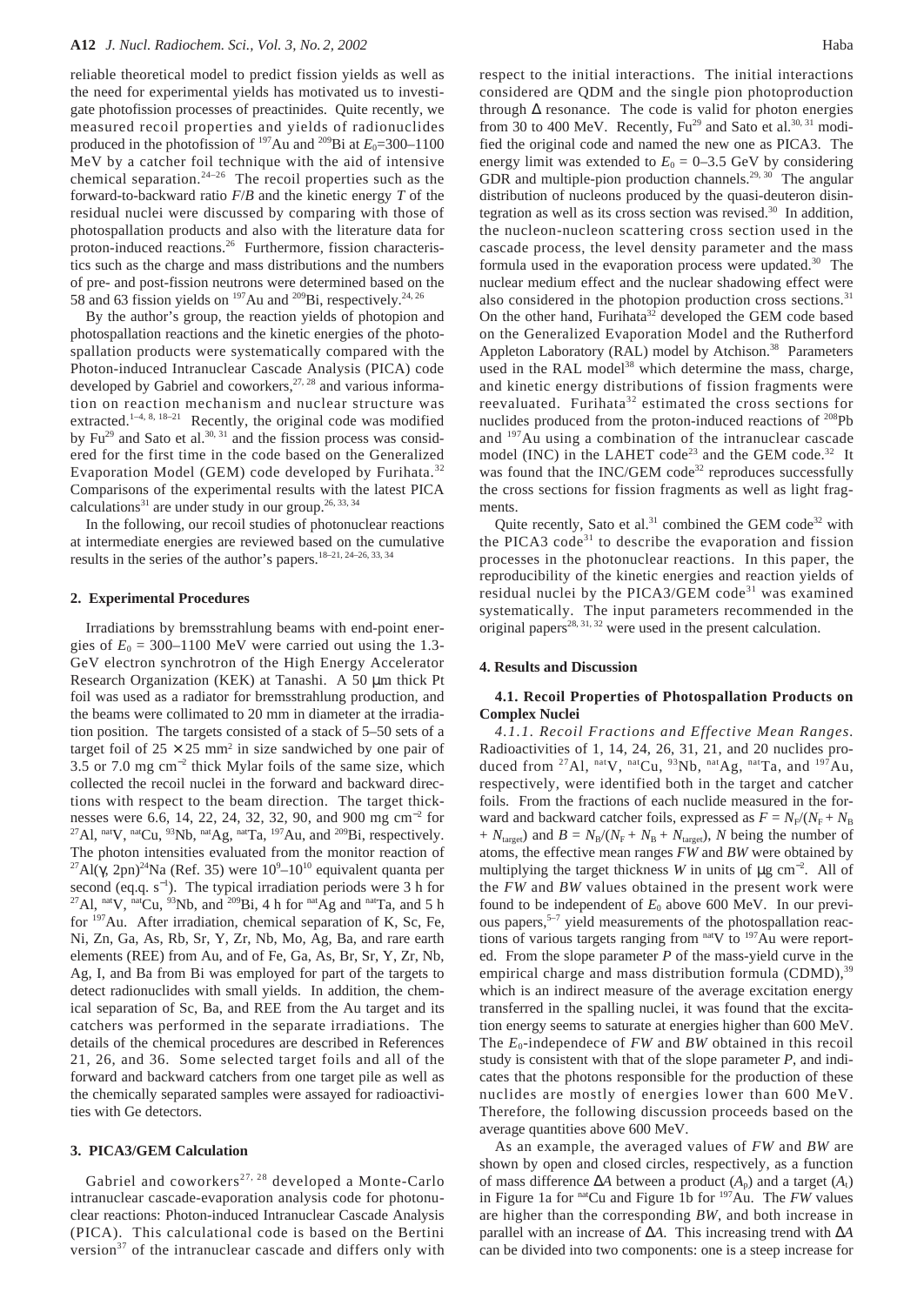

**Figure 1.** Averaged mean ranges *FW* (open symbols) and *BW* (closed symbols) at  $E_0 \ge 600$  MeV as a function of mass difference  $\Delta A$  for (a) <sup>nat</sup>Cu and (b) <sup>197</sup>Au. The dashed curves are to guide the eye. (From Reference 21)

the (γ, *xn*) ( $x \ge 1$ ) products mainly produced by GDR and the other is a gentle increase for the (γ, *xnyp*) (*x*,  $y \ge 1$ ) products mainly produced by  $\Delta$  resonance. However, this difference is not very clear for the (γ, *x*n) reactions with higher multiplicities of  $x \geq 4$ , due to negligibly small contributions of GDR (see also Figure 1 in Reference 21 for nat<sub>V</sub>, <sup>93</sup>Nb, nat<sub>Ag</sub>, and natTa). The existence of these two components in photospallation was previously suggested in yield measurements, $6, 7$  in which the reaction yields of the (γ, *xn*) ( $x \ge 1$ ) products deviate from those deduced by the CDMD formula;<sup>39</sup> a new empirical expression for this type of reaction was proposed.

The forward-to-backward ratios  $F/B$  at  $E_0 \ge 600$  MeV are plotted as a function of ∆*A* in Figure 2 for natV, natCu, 93Nb,  $n^{\text{nat}}$ Ag,  $n^{\text{nat}}$ Ta, and  $197$ Au. As is expected from the parallel increases of *FW* and *BW* in Figure 1, the *F*/*B* ratios are now shown to be independent of ∆*A*, and their weighted mean values are  $2.3 \pm 0.9$  for natV,  $2.4 \pm 0.5$  for natCu,  $2.8 \pm 0.5$  for  $93$ Nb, 2.7 $\pm$ 0.4 for <sup>nat</sup>Ag, 2.9 $\pm$ 0.4 for <sup>nat</sup>Ta, and 2.5 $\pm$ 0.6 for <sup>197</sup>Au. Noted is that these average values are all equal irrespective of the target within the associated errors. On the other hand, it was found from a literature survey that the *F*/*B* ratios of typical spallation products from proton-induced reactions at incident proton energies of  $E_p \leq 3$  GeV vary with  $\Delta A$ , and decrease with an increase of  $E_p$ , but become  $E_p$ - and  $\Delta A$ -independent above 3 GeV. It seems interesting that this constant *F*/*B* ratio of proton-induced reactions at  $E_p > 3$  GeV is equal to that of the photon-induced reactions at  $E_0 \ge 600$  MeV. The implications of this behavior are discussed in the following section in terms of the two-step vector velocity analysis.

*4.1.2. Analysis by the Two-Step Vector Velocity Model.* The measured recoil data may be used to derive some recoil parameters by means of the vector velocity model embodying the two-step mechanism commonly invoked in high-energy proton reactions. In the present work, the two-step vector velocity model developed by Winsberg<sup>40</sup> was employed for this purpose. According to this model, the observable velocity  $v_1$  of a



**Figure 2.** Forward-to-backward ratios  $F/B$  at  $E_0 \ge 600$  MeV as a function of  $\Delta A$  for (a) natV, (b) natCu, (c) <sup>93</sup>Nb, (d) natAg, (e) natTa, and (f)  $197$ Au. (From Reference 21)

recoiling residual nucleus is resolved into two velocity components, *v* and *V*, corresponding to the cascade step and the deexcitation or breakup step of the reaction, respectively. The cascade component  $\nu$  is assumed to be parallel to the beam direction. The velocity *V* must be symmetric in the moving system, and is assumed to be isotropic. Furthermore, if the range of a recoiling nucleus in the target material  $R_1$  can be related to its velocity by an expression of  $R_1 = Cv_1^N$ , where *C* and *N* are constants, and if *v*/*V* is small, the following relations can be derived:

$$
FW = \frac{R_0}{4} \left\{ 1 + \frac{2(N+2)\nu}{3} \frac{\nu}{V} + \frac{(N+1)^2}{4} \left[ \frac{\nu}{V} \right]^2 \right\},\newline BW = \frac{R_0}{4} \left\{ 1 - \frac{2(N+2)\nu}{3} \frac{\nu}{V} + \frac{(N+1)^2}{4} \left[ \frac{\nu}{V} \right]^2 \right\}.
$$
 (1)

The quantity  $R_0$  is the mean range in the target material corresponding to the recoil velocity *V*, so that  $R_0 = CV^N$ . The *R*<sup>0</sup> and *v*/*V* were calculated from the measured quantities of *FW* and *BW* by using above two equations. The calculated  $R_0$  was converted to the kinetic energy *T* of the residual nucleus by using the range-energy table. The range-energy relation used to convert  $R_0$  to  $T$  and to obtain the values  $C$  and  $N$  was calculated by the SRIM2000 code developed by Ziegler et al.<sup>41</sup> The forward velocity *v* was calculated from the *v*/*V* and *T* values.

4.1.3. Mean Range R<sub>0</sub> and Kinematic Parameters v and T. In Figure 3 the mean ranges  $R_0$  in units of mg cm<sup>-2</sup> of target foil of the (γ, *xnyp*) (*x*,  $y \ge 1$ ) products at  $E_0 \ge 600$  MeV are shown as a function of Δ*A* by different symbols for <sup>nat</sup>V, <sup>nat</sup>Cu, <sup>93</sup>Nb, nat<sub>Ag</sub>, nat<sub>Ta</sub>, and <sup>197</sup>Au.  $R_0$  increases smoothly with an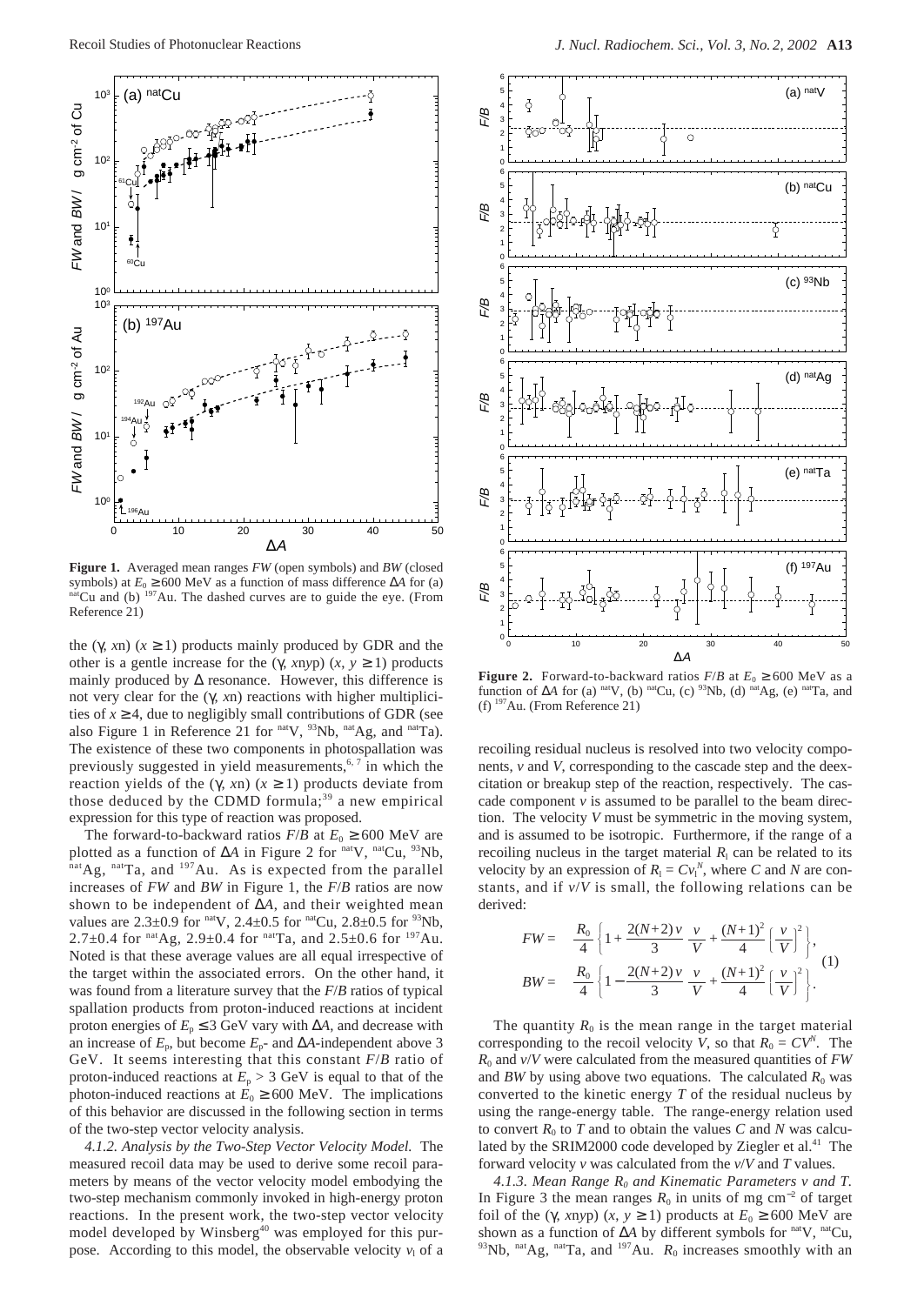

**Figure 3.** Mean ranges  $R_0$  in the second step at  $E_0 \ge 600$  MeV as a function of Δ*A* for <sup>nat</sup>V (open circles), <sup>nat</sup>Cu (closed squares), <sup>93</sup>Nb (open triangles),  $n \times \text{C}$  (closed inverse triangles),  $n \times \text{C}$  (open diamonds), and 197Au (closed diamonds). (From Reference 21)

increase of ∆*A* as shown by different lines for the respective targets in Figure 3. It was found that  $R_0$  is well reproduced by a relation  $R_0 = a(A_t/\Delta A-1)^{-b}$  and that parameters *a* and *b* obtained by the least-squares fittings are a smooth function of atomic number of target  $Z_t$ .<sup>21</sup> This relationship may be used to predict the unmeasured mean ranges and to estimate the recoil losses from target foils for the typical photospallations on various targets. Also, this systematic is available for protoninduced spallation, irrespectively of  $E_p$ , due to the same  $R_0$ (and *T*) values in proton-induced reaction as those in photon reactions.

The forward velocity *v* is a good parameter to estimate the momentum transferred to an intermediate nucleus in the first cascade step and is related to the deposited excitation energy. On the other hand, the average recoil energy *T* imparted to a residual recoiling nucleus is a convenient parameter to investigate the second evaporation step of the reaction. As an example, the variations of *v* and *T* at  $E_0 \ge 600$  MeV are shown as a function of ∆*A* by large open circles for natCu in Figures 4a and 4b, respectively. The cascade velocity *v* increases linearly with an increase of ∆*A*, indicating that the higher excitation energy is deposited on an intermediate nucleus to form a residual nucleus with a larger ∆*A*. The kinetic energy *T* also increases almost linearly with an increase of ∆*A*, as explained by a random-walk theory.<sup>13</sup> Proton results on <sup>nat</sup>Cu (Refs. 42− 47) are available at various proton energies  $(E_p)$ , as indicated in the inset of Figure 4b. The *v* values at  $E_p \leq 3$  GeV (open symbols) are apparently higher than those of the photon reactions and decrease with an increase of  $E_p$  up to 3 GeV. The  $\nu$ values at  $E_p > 3$  GeV, indicated by closed symbols, are almost the same as those of the photon reactions. On the other hand, all of the *T* values of the proton reactions are about the same as those of the photon reactions, irrespective of *E*p.

From a comparison with the proton results for other targets of <sup>27</sup>Al, <sup>nat</sup>V, <sup>nat</sup>Ag, <sup>nat</sup>Ta, and <sup>197</sup>Au (Refs. 20 and 21), it is concluded that for typical spallation the *v* values of proton reactions at  $E_p \leq 3$  GeV are higher than those of photon reactions at  $E_0 \ge 600$  MeV and decrease with an increase of  $E_p$  up to around  $E_p = 3$  GeV, and become constant at higher energies. This distinct difference of the *v* values in the two types of nuclear reaction at the lower-energy region may be attributed to the lower momentum transferred in the initial electromagnetic interaction in photon reactions. The steep decrease of *v* in proton reactions at  $E_p \leq 3$  GeV is due to the increasing nuclear transparency to the incoming proton; the difference disappears at proton energies above 3 GeV, where the momentum transfer in proton reactions is almost the same as



**Figure 4.** (a) Forward velocity  $\nu$  in the first step and (b) kinetic energy *T* in the second step as a function of ∆*A* for natCu. See text for the details. (From Reference 33)

that in photon reactions. On the other hand, *T* in proton reactions seems to be independent of  $E<sub>p</sub>$  in the energy region cited above and agrees well with those of photon reactions at  $E_0 \geq$ 600 MeV. This consistency of the *T* values suggests that the mechanism of the second deexcitation step is very similar in both photon and proton reactions.

The reproducibility of the kinetic energies *T* by the PICA3/GEM code<sup>31</sup> was examined. The calculated  $T$  values for <sup>nat</sup>Cu at  $E_0 = 600-1100$  MeV are indicated by crosses for the nuclides corresponding to the measured ones in Figure 4b. The calculated *T* values increase with an increase of ∆*A* in a similar way as the experimental results. In order to check the reproducibility of the PICA3/GEM code<sup>31</sup> quantitatively, the ratios of the calculated *T* to the experimental *T*, *T*(Cal.)/*T*(Exp.), are shown as a function of  $\Delta A$  for natV, natCu,  $^{93}$ Nb,  $^{nat}Ag$ ,  $^{nat}Ta$ , and  $^{197}Au$  in Figure 5. The dashed lines represent  $T(Cal.)/T(Exp.) = 1$ . The PICA3/GEM code<sup>31</sup> reproduces the experimental results for natV, natCu, 93Nb, and natAg fairly well, while the code underestimates the experiments for the heavier targets of natTa and <sup>197</sup>Au. The underestimation of  $T$  by the PICA3/GEM code<sup>31</sup> in the heavy target region implys that the smaller separation energies of emitted nucleons are assumed for heavy targets in the calculation. The discrepancy may be explained by nuclear medium effects that would become progressively significant in heavier nuclei;<sup>4</sup> the smooth variation of the  $(\gamma, \pi^-\overline{x})$  yields as a function of the neutron-to-proton ratio of the target  $(N/Z)$ <sub>t</sub> changes its characteristics at  $(N/Z)_t = 1.30{\text -}1.40$ , corresponding to  $A_t = 100{\text -}130$ , implying higher excitation energies due to progressively larger medium effects in nuclei with  $A_t > 100$ .

4.1.4. Systematization of the Second Step. Winsberg<sup>13</sup> suggested that  $\varepsilon_s = T/(\Delta A/A_t)$ , which represents the average energy carried off by an evaporated nucleon, is a good parameter to systematize the second step, and found that  $\varepsilon$ <sub>s</sub> is independent of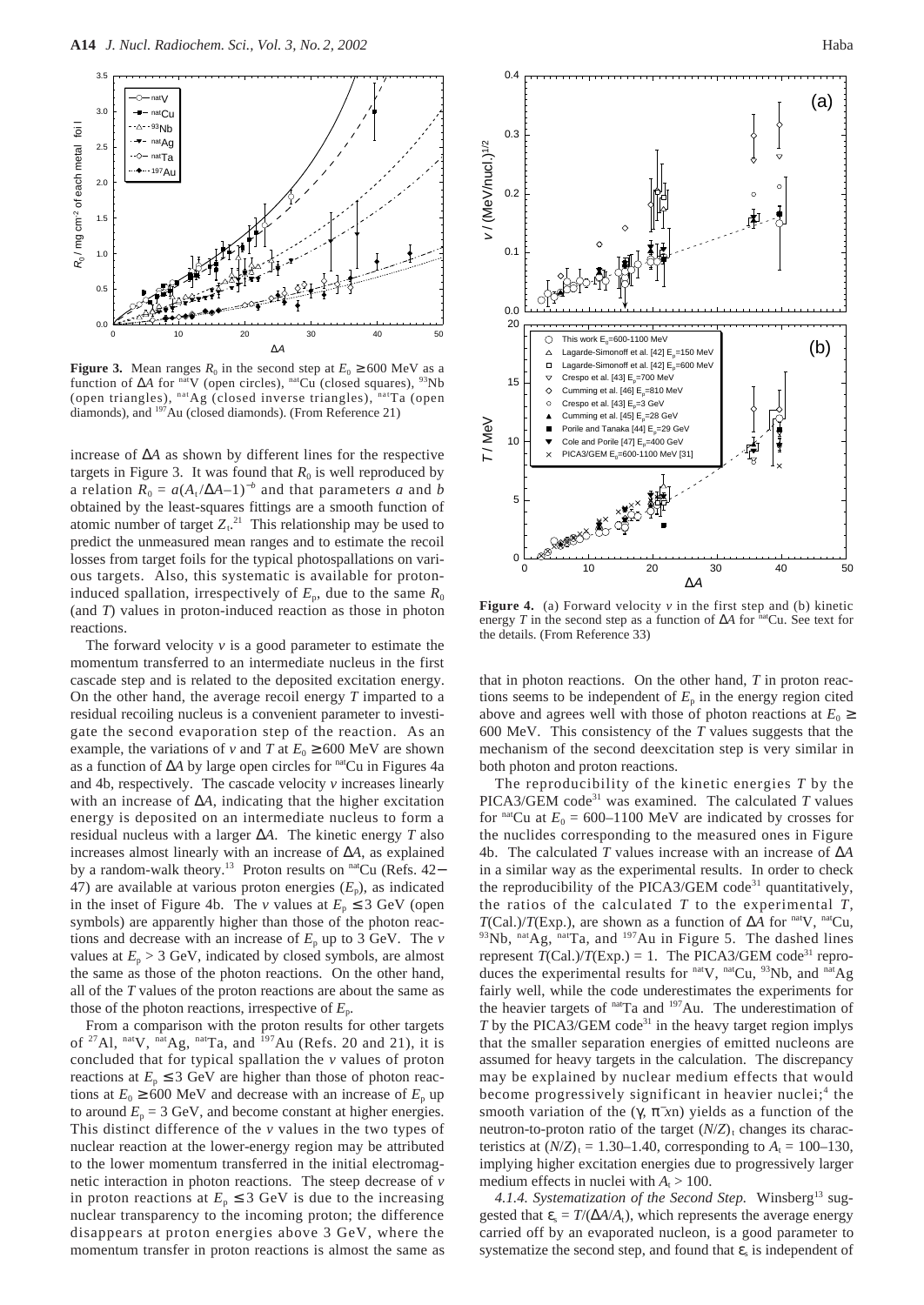

**Figure 5.** Ratio of the calculated  $T$  by the PICA3/GEM code<sup>31</sup> to the experimental *T* at  $E_0 \ge 600$  MeV, *T*(Cal.)/*T*(Exp.), as a function of ∆*A* for (a) nat<sub>V</sub>, (b) nat<sub>Cu</sub>, (c) <sup>93</sup>Nb, (d) nat<sub>Ag</sub>, (e) nat<sub>Ta</sub>, and (f) <sup>197</sup>Au. (From Reference 33)

 $\Delta A/A_t$  and also of  $A_t$  for typical spallation reactions induced by protons. We applied this systematization for the photospallation. The  $\varepsilon$ <sub>s</sub> values of the (γ, *xn*) products increase with an increase of  $\Delta A/A_t$  and they are obviously lower than those of the (γ, *xnyp*) products. The latter is independent of  $ΔA/A<sub>t</sub>$ , as in proton reactions, and the weighted mean values are  $13\pm2$ , 13 $\pm$ 3, 17 $\pm$ 3, 16 $\pm$ 1, 15 $\pm$ 4, and 16 $\pm$ 5 MeV for natV, natCu, <sup>93</sup>Nb, nat Ag, nat Ta, and  $197$  Au, respectively. The average  $\varepsilon$ <sub>s</sub> values are plotted in Figure 6 as a function of  $A_t$  by open circles together with those of the proton reactions<sup>45−57</sup> by closed squares. The details for the proton data were described in Reference 21. The  $\varepsilon$  values of both the photon and proton reactions increase slightly with an increase of  $A_t$  up to around  $A_t = 100$  and become almost constant at heavier targets. This A<sub>t</sub>-dependent feature of  $\varepsilon$ <sub>s</sub> has not been reported previously as far as we are aware.

It was reported<sup>5, 7</sup> that there are linear relationships between the neutron-to-proton ratios of the most probable product,  $(N/Z)_{p}$ , and those of targets,  $(N/Z)_{t}$ , both in the photon- and proton- (and  $\alpha$ -) spallation of <sup>nat</sup>V–<sup>197</sup>Au. The slope of  $(N/Z)$ <sub>p</sub> against  $(N/Z)$ <sub>t</sub> for the photospallation is steeper than that for proton- (and α-) spallation, and the  $(N/Z)$ <sub>p</sub> of photospallation is shifted to the more neutron rich side for the targets of  $(N/Z)_t$ 1.2 with respect to that of proton- (and  $\alpha$ -) spallation. This suggests that the average excitation energy of cascade residues in photospallation is lower than that in hadron spallation. The  $\varepsilon$ <sub>s</sub> values of the photon reactions obtained in the present work are almost equal to those of the proton reactions for  $27$ Al of  $(N/Z)_t = 1.08$  and <sup>nat</sup>Cu of  $(N/Z)_t = 1.19$ , but systematically lower for the targets of  $(N/Z)_t > 1.2$ , such as <sup>nat</sup>Ag of  $(N/Z)_t$  =



**Figure 6.** Parameter  $\varepsilon_s$  as a function of  $A_t$  for photon reaction (open circles connected by a solid line) and proton reaction (closed squares connected by a dashed line). (From Reference 21)

1.30, <sup>nat</sup>Ta of  $(N/Z)_t = 1.48$ , and <sup>197</sup>Au of  $(N/Z)_t = 1.49$ . This variation of  $\varepsilon$ <sub>s</sub> shown in Figure 6 is consistent with the abovementioned findings of  $A_t$ -dependent features of the photospallation and photopion reaction yields, $4, 7$  though fairly large errors are accompanied with the  $\varepsilon$ <sub>s</sub> values.

## **4.2. Photofission of 197Au and 209Bi**

*4.2.1. Recoil Properties of the Photofission Products from* <sup>197</sup>Au. The 29 radionuclides with  $A = 24-131$  produced from 197Au were identified in the target and catcher foils in addition to the 20 with  $A = 152-197$  cited above. Their effective mean ranges  $FW$  and  $BW$  were also found to be independent of  $E_0$  at the studied  $E_0$ . The *F/B* ratios at  $E_0 \ge 600$  MeV are plotted by open circles as a function of mass difference ∆*A* in Figure 7a. The *F/B* ratio represents the extent of forward peaking of the recoil, and thus is a simplified measure of the angular distribution of the product nuclei. As mentioned in sect. 4.1.1, the *F/B* ratio for typical photospallation products is independent of ∆*A* and also of  $A_t$ , and the weighted mean value for <sup>197</sup>Au at ∆*A* ≤ 45 is 2.5±0.6 as indicated by a dashed line in Figure 7a. The *F/B* ratios at  $\Delta A \ge 66$  are also independent of  $\Delta A$ , but the weighted mean value of  $F/B = 1.1 \pm 0.1$  shown by a solid line in Figure 7a is apparently lower than that for the photospallation products at ∆*A* ≤ 45, indicating the isotropic angular distribution of the product nuclei. The proton results $47, \overline{53}, 55, 58$  are also included in Figure 7a by the different symbols as shown in the inset of the figure. The  $F/B$  ratios at  $E_p = 0.58$ , 1, and 3 GeV, which are shown by open symbols, are apparently higher than those at the higher  $E_p$  (closed symbols) and also those of the photon reaction (open circles). The  $F/B$  ratios at  $E_p \leq 3$  GeV increase with an increase of ∆*A* and reach peaks around ∆*A* = 40 at  $E_p = 1$  GeV and around  $\Delta A = 55$  at  $E_p = 3$  GeV. After the peak, the *F/B* decreases with an increase of ∆*A* and almost levels off at  $\Delta A \geq 87$ . The *F/B* values of the proton reactions decrease with an increase of  $E_p$  up to  $E_p = 3$  GeV, but becomes  $E_p$ -independent at the higher  $E_p$  (closed symbols). It is noted that the  $E_p$ -independent  $F/B$  values of the proton reactions at  $E_p$  $>$  3 GeV are equal to those of the photon reaction at  $E_0$  = 600–1100 MeV except for the results of 196Au and 194Au produced by the direct reactions.

The kinetic energies *T* of the product nuclei were evaluated based on the same procedure as described in sect. 4.1.2. In Figure 7b, the *T* values at  $E_0 \ge 600$  MeV are shown as a function of ∆*A* by open circles. At ∆*A* ≤ 45 the *T* increases with an increase of ∆*A*, showing the two components; one is a steep increase for the (γ, *xn*) ( $x \ge 1$ ) products <sup>196,194,192</sup>Au (a dotted curve), and the other is a gradual increase for the (γ, *x*n*y*p) (*x*, *y*  $\geq$  1) products (a solid curve). The increasing trend for the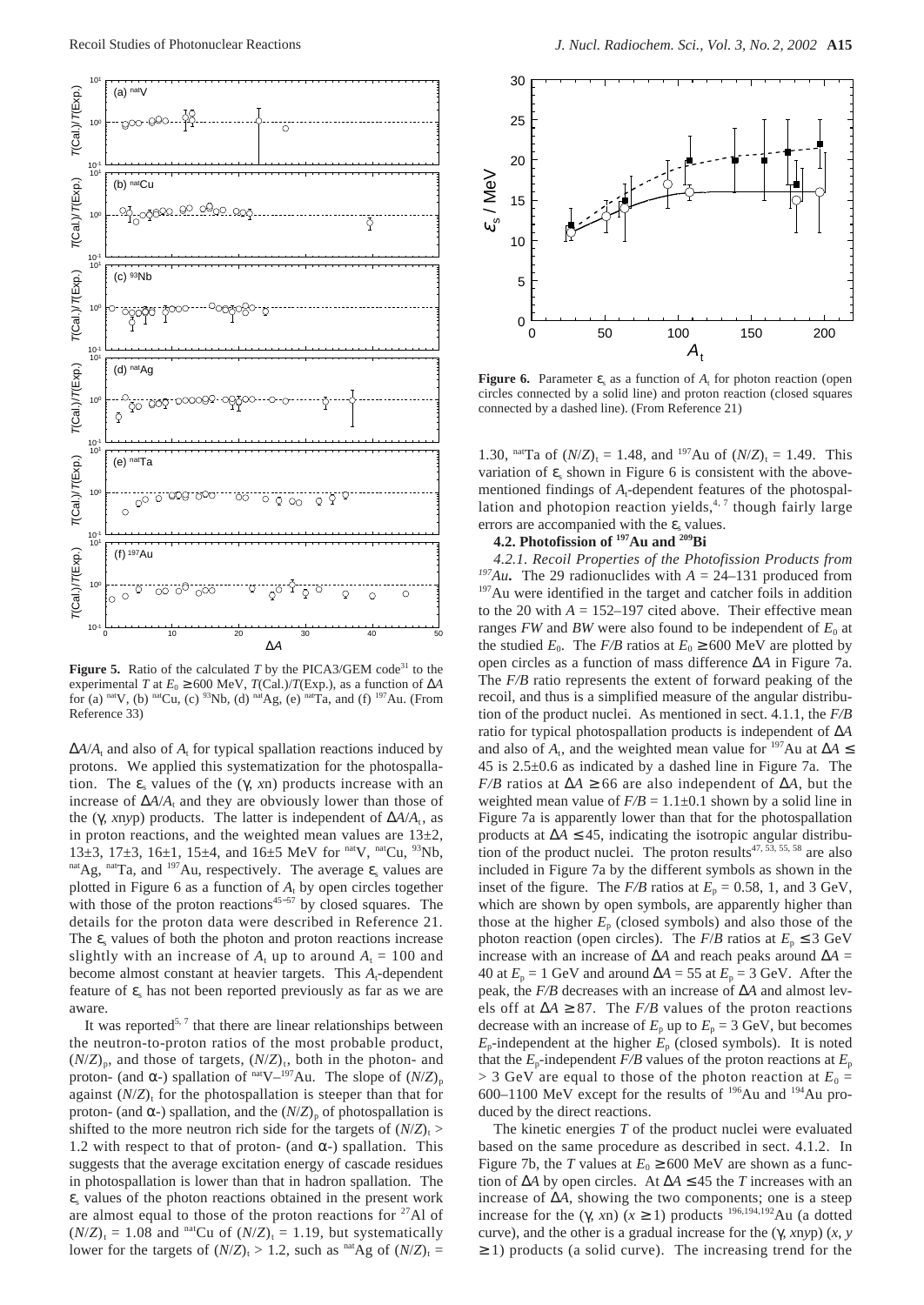

**Figure 7.** (a) Forward-to-backward ratios *F*/*B* and (b) kinetic energy *T* for <sup>197</sup>Au at  $E_0 \ge 600$  MeV as a function of  $\Delta A$ . See text for the details. (From References 25 and 34)

latter component is well explained in terms of a random-walk theory for typical spallation<sup>13</sup> (see sect. 4.1.4). In this theory, the  $\varepsilon$ <sub>s</sub> values are independent of  $\Delta A/A_t$  and the average  $\varepsilon$ <sub>s</sub> value is 16±5 MeV. On the other hand, the *T* values at ∆*A* > 45 are quite higher than those extrapolated from the spallation trend at  $\Delta A$  ≤ 45. The  $\varepsilon$ <sub>s</sub> values are more than 50 MeV, implying the different production mechanism from typical spallation. Komar et al.59 measured the kinetic energies of coincident fragment pairs in the photofission of  $197$ Au at  $E_0 = 1000$  MeV by using the semiconductor detectors. Their results are indicated by a dashed curve in Figure 7b. The *T* values obtained radiochemically in the present work seem to be well consistent with the physical measurements by Komar et al.<sup>59</sup> except for those of barium isotopes at  $\Delta A = 66, 68,$  and 69. The smaller *T* values of Ba isotopes may indicate that their productions are based on both fission and spallation. The proton results<sup>47, 53, 55, 58</sup> are shown in Figure 7b for a comparison. At ∆*A* ≤ 66 the *T* values for the proton reactions are consistent with each other, irrespectively of  $E_p$ , and also with those of the photon reaction at  $E_0 \ge 600$  MeV (see sect. 4.1.3). On the other hand, the *T* values at ∆*A* > 66 decrease with an increase of *E*<sup>p</sup> and become constant at  $E_p > 3$  GeV (closed symbols). This decreasing trend is explained as a change in the reaction mechanism from fission to deep spallation. In case of the photon reaction, the effective photon energies are lower than 600 MeV and the variation of *T* is not found above 600 MeV. The *T* values calculated by the PICA3/GEM code<sup>31</sup> at  $E_0 = 600-1100$  MeV are indicated by crosses in Figure 7b. The PICA3/GEM code<sup>31</sup> reproduces the *T* values of the products with  $\Delta A > 45$ , which are formed in the two-body breakup process, though the code underestimates by a factor of about 0.7 for the spallation products with  $\Delta A$  ≤ 45 (see sect. 4.1.3).

4.2.2. Production of  $24$ Na. Recoils of  $24$ Na make it possible to trace how the production mechanism of light nuclei changes with target mass  $A_t$ . The  $F/B$  ratios of <sup>24</sup>Na produced from  $^{27}$ Al, natV, natCu, natAg, and  $^{197}$ Au are shown in Figure 8a by



**Figure 8.** (a) Forward-to-backward ratios and (b)  $F/B$  and ratios  $T/E_C$ of <sup>24</sup>Na produced from <sup>27</sup>Al, <sup>nat</sup>V, <sup>nat</sup>Cu, <sup>nat</sup>Ag, and <sup>197</sup>Au at  $E_0 \ge 600$ MeV as a function of the target mass number  $A_t$ . (From Reference 25)

open circles as a function of  $A_t$ . The  $F/B$  values for <sup>27</sup>Al, <sup>nat</sup>V, and natCu are about 2 and they agree with the photospallation trend (see sect. 4.1.1). However, the *F*/*B* values decrease gradually with an increase of  $A_t$  as a whole and attain to almost unity for <sup>197</sup>Au. This variation indicates that the change of the angular distribution of 24Na from the forward-peaking distribution to the isotropic distribution when  $A_t$  increases.

It may also be interesting to compare the observed mean kinetic energy *T* of <sup>24</sup>Na with the energy  $E_c$  acquired by Coulomb repulsion in the two-body breakup process. The ratio of *T* to  $E<sub>C</sub>$  would be small if <sup>24</sup>Na is produced as a residue of nucleon evaporation, and would be of the order of unity if the kinetic energy of 24Na is acquired as a results of Coulomb repulsion in the two-body breakup process such as fission or fragmentation. Thus, the  $T/E_C$  ratios are shown as a function of  $A_t$  in Figure 8b. The  $T/E_C$  ratios are about 0.5 for <sup>27</sup>Al, <sup>nat</sup>V, and natCu, and are almost unity for natAg and <sup>197</sup>Au.

The variations of  $F/B$  and  $T/E_C$  with  $A_t$  may be explained as a result of the transition of the reaction mechanism from spallation to fission or fragmentation. As mentioned in sect. 4.1.4, the kinetic energy *T* of typical photospallation products is well parameterized by  $\varepsilon_s$ ; the  $\varepsilon_s$  values are all in the range of 10–20 MeV. The  $\varepsilon_s$  values for <sup>24</sup>Na from <sup>27</sup>Al, <sup>nat</sup>V, and <sup>nat</sup>Cu are 11.9 $\pm$ 1.4, 18.9 $\pm$ 3.1, and 21 $\pm$ 10 MeV, respectively, and they agree with the spallation trend. However, the  $\varepsilon$ <sub>s</sub> values of 51 $\pm$ 13 MeV for <sup>nat</sup>Ag and of 96 $\pm$ 11 MeV for <sup>197</sup>Au are quite high compared with those for the lighter targets, implying the different reaction mechanism from spallation. It is also noted that the existence of two nuclear processes in the photoproduction of 24Na was found in the mass dependence of the reaction yields;<sup>9, 10</sup> the yields decrease exponentially with an increase of *A*<sup>t</sup> (spallation), but suddenly change the slope to a gradual increase around  $A_t = 100$  (fragmentation). Recently, the yields of <sup>7,10</sup>Be, <sup>22,24</sup>Na, and <sup>28</sup>Mg from <sup>197</sup>Au were measured by the author's group.10 They are more than one order of magnitude higher than those extrapolated from the mass yield curve of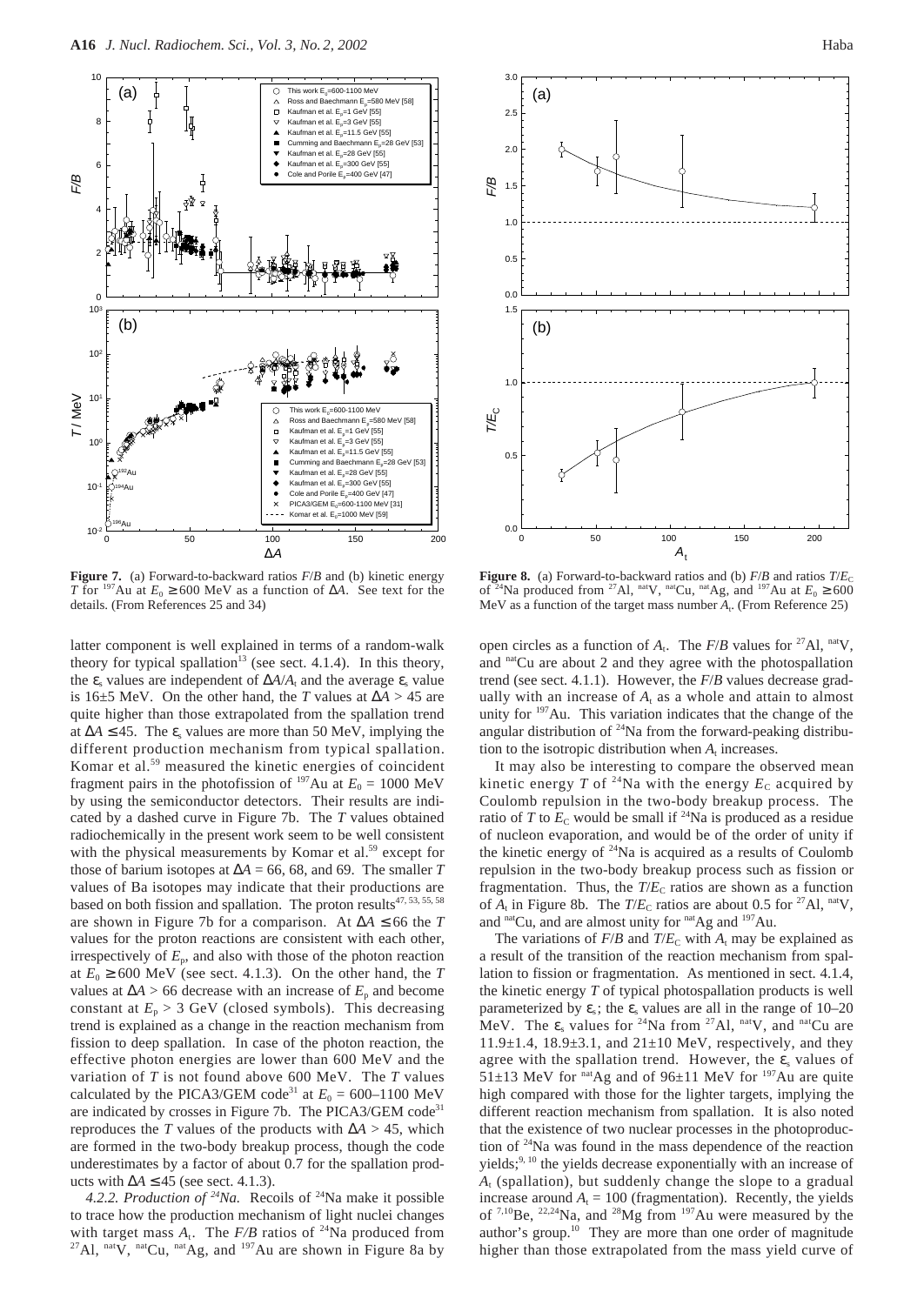fission, indicating a different reaction mechanism from fission; fragmentation.

*4.2.3. Charge and Mass Yield Distributions.* We measured the yields of 58 radionuclides with  $A = 42-131$  formed in the photofission of <sup>197</sup>Au at  $E_0 = 300-1100$  MeV. In the <sup>209</sup>Bi experiments, those of 63 nuclides with  $A = 56-135$  were obtained. All of the yields increase steeply with an increase of  $E_0$  up to 600 MeV and increase gradually above 600 MeV, indicating the resonance-type excitation function attributed to ∆ resonance.

The charge distribution  $Y_{CD}(Z)$  among the isobars of a certain product mass number *A* was assumed to be represented by the following Gaussian function:

$$
Y_{CD}(Z) = Y_{CD}(Z_p) \cdot \exp\left\{-\frac{(Z - Z_p)^2}{C_Z}\right\}
$$
 (2)

where  $Y_{CD}(Z_p)$  is the maximum yield of the charge distribution,  $Z_p$  being the most probable charge. The width parameter  $C_Z$ was assumed to be constant, irrespectively of  $A$ , and  $Z_p$  to be a linear function of *A*, i.e.,  $Z_p = RA + S$ . By assuming the unchanged charge distribution (UCD) hypothesis, the parameter *R* is related to a charge-to-mass ratio of a fissioning nucleus as  $R = Z_t / (A_t - v_{pre})$ ,  $v_{pre}$  being the number of prefission neutrons. The parameter *S* is a measure of the number of average post fission neutrons  $v_{\text{post}}$  as  $S = Z_t v_{\text{post}} / (A_t - v_{\text{pre}})$ . Equation 2 was fitted to the experimental yields by a least squares method, and four free parameters  $Y_{CD}(Z_p)$ ,  $C_Z$ ,  $R$ , and *S* were determined.

As an example, the charge distributions obtained for 209Bi at  $E_0 = 1000$  MeV are shown in Figure 9 by solid curves for the representative 10 mass chains of *A* = 72, 83, 86, 88, 95, 96, 97, 103, 105, and 126, in which more than two yield data are available. The independent yields (I), the cumulative yields by  $\beta$ <sup>−</sup> decay (C–), and by  $\beta^+$  decay and/or electron capture (C+) are shown by open circles, closed triangles, and closed squares, respectively. The cumulative yields are shown by a dotted curve for C– and by a dashed curve for C+ by integrating the independent  $Y_{CD}(Z)$  curve. The results of these fittings are fairly good and the present assumptions in eq 2 are reasonable. The yields calculated by the PICA3/GEM code<sup>31</sup> are compared by crosses in Figure 9. They show the symmetric charge distribution with almost the same width as the experiments. The maximum yield values are approximately comparable to the experimental ones, though slight differences in the peak position  $(Z_p)$  are shown;  $Z_p$  is reproduced well for  $A = 96-105$ , but is overestimated for lower *A* and underestimated for *A* = 126. The more detailed comparison is given below referring to the charge distribution parameters.

The full width at half maximum of the charge distribution  $FWHM_{CD}$  in charge unit (c.u.) and the parameters *R* and *S* were found to be independent of  $E_0$  above 600 MeV, and their weighted mean values are tabulated in Table 1. The  $FWHM_{CD}$ values of 197Au and 209Bi are consistent with each other. The *R* value of  $0.424 \pm 0.001$  for <sup>197</sup>Au implies 11-neutron emission before fission ( $v_{\text{pre}} = 11 \pm 1$ ) as deduced from the UCD assumption. On the other hand, the *S* value of 0.7±0.1 implies the

**TABLE 1:** Charge and Mass Yield Distribution Parameters in the Photofission of <sup>197</sup>Au and <sup>209</sup>Bi at  $E_0 \ge 600$  MeV (From **Reference 34)**

|             | Target    | $FWHM_{CD}$ [c.u.] |                 |             | $A_n$ [m.u.] | $FWHM_{MD}$ [m.u.] |
|-------------|-----------|--------------------|-----------------|-------------|--------------|--------------------|
| $^{197}$ Au | Exp.      | $2.2 + 0.1$        | $0.424 + 0.001$ | $0.7 + 0.1$ | $92 + 1$     | $39 + 1$           |
|             | PICA3/GEM | $2.2 + 0.1$        | $0.423 + 0.001$ | $1.5 + 0.1$ | $86 + 1$     | $37 + 2$           |
| $^{209}$ Bi | Exp.      | $2.1 + 0.1$        | $0.421 + 0.001$ | $0.6 + 0.1$ | $96 + 1$     | $33 + 1$           |
|             | PICA3/GEM | $2.6 + 0.1$        | $0.403 + 0.001$ | $2.6 + 0.1$ | $94 + 1$     | $34 + 1$           |



**Figure 9.** Charge distributions for mass chains of (a) 72, (b) 83, (c) 86, (d) 88, (e) 95, (f) 96, (g) 97, (h) 103, (i) 105, and (j) 126 at  $E_0 = 1000$  MeV. See text for the details. (From Reference 26)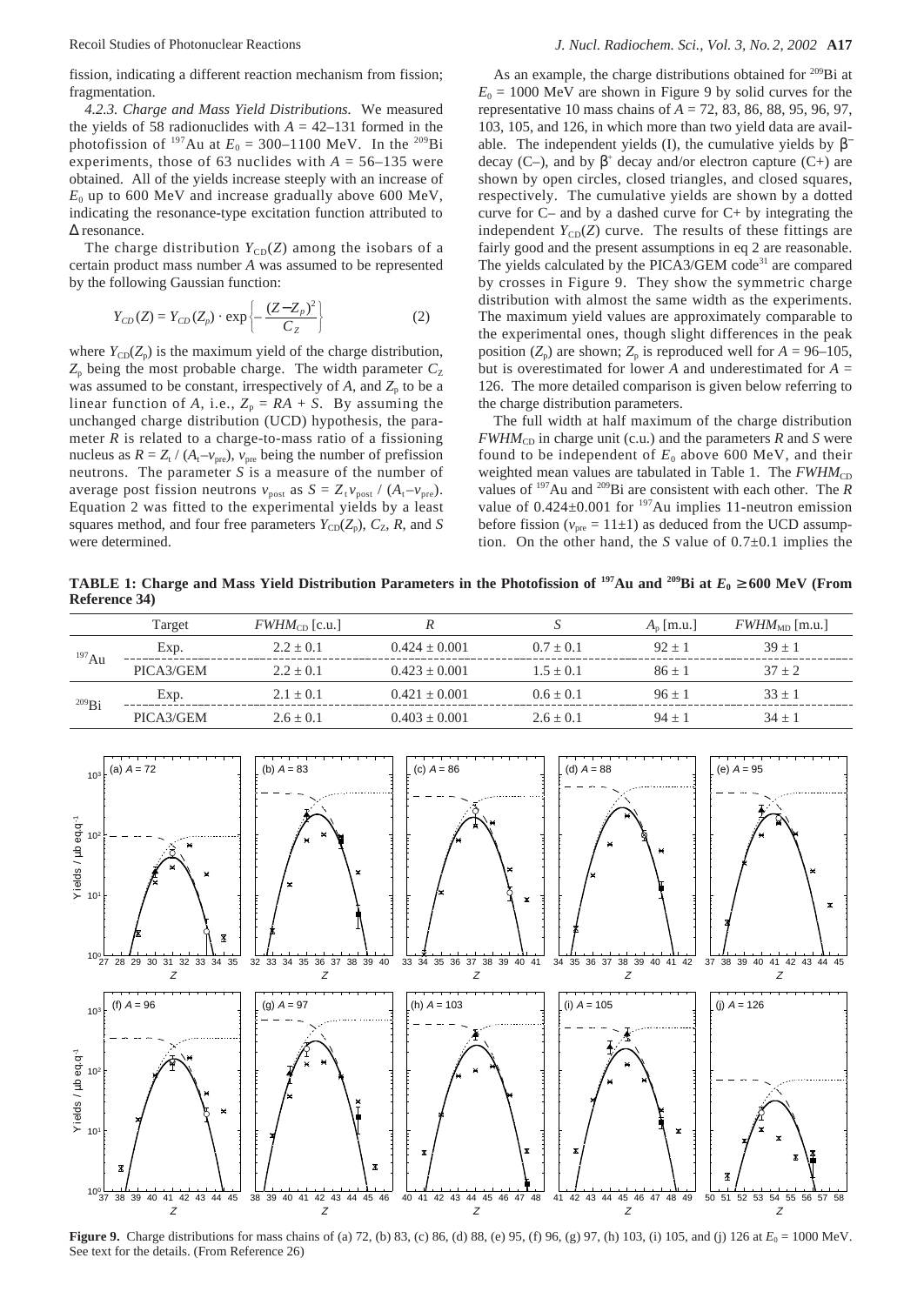average 1.7 $\pm$ 0.3 post neutrons ( $v_{\text{post}}$ ). The  $v_{\text{pre}}$  and  $v_{\text{post}}$  values for <sup>209</sup>Bi are  $12\pm1$  and  $1.4\pm0.3$ , respectively, and they are comparable with those for <sup>197</sup>Au.

The  $E_0$ -independent trend of the charge distribution parameters at  $E_0 \ge 600$  MeV is reproduced by the PICA3/GEM code,<sup>31</sup> and the average values of each parameter are compared in Table 1. The  $FWHM_{CD}$  value calculated for <sup>197</sup>Au is consistent with the experimental result, while that for  $209Bi$  is higher by 0.5 c.u. Also noted is that the *R* value calculated for <sup>209</sup>Bi is quite smaller than the experimental one, indicating smaller  $v_{\text{pre}}$ value in the calculation. On the other hand, the *S* values for both 197Au and 209Bi are more than two times higher than the experiments. The overestimation of *S* by the PICA3/GEM  $code^{31}$  means that a higher excitation energy of fission fragments is assumed in the calculation.

Based on the charge distribution parameters, the total chain yields in unit of µb per equivalent quanta (µb eq.q.<sup>−</sup><sup>1</sup> ) were calculated. As an example, the total chain yields obtained at  $E_0 = 1000$  MeV are shown in Figure 10 as a function of *A* by open circles and open squares for 197Au and 209Bi, respectively. These mass yield distributions are well reproduced by a Gaussian function as shown in Figure 10 by solid and dashed curves for 197Au and 209Bi, respectively. The most probable mass  $(A_p)$  and the full width at half maximum ( $FWHM<sub>MD</sub>$ ) of the mass yield distribution were found to be independent of  $E_0$ above 600 MeV, and the weighted mean values are tabulated in Table 1. The  $A_p$  value obtained for  $197$ Au is smaller by 4 m.u. than that for <sup>209</sup>Bi, while the  $FWHM_{MD}$  is larger by 6 m.u. The total fission yield of 10±1 mb eq.q.<sup>-1</sup> for <sup>209</sup>Bi at  $E_0 = 1000$ MeV is about three times higher than the value of  $3.2\pm0.1$  mb eq.q.<sup>−</sup><sup>1</sup> for 197Au. These differences are considered to be important clues to the excitation energy and nuclear structure of fissioning preactinide nuclei in the neutron-deficient region.

The mass yields calculated by the PICA3/GEM code<sup>31</sup> at  $E_0$  $= 1000$  MeV are shown Figure 10 by closed symbols. They also show the symmetric mass yield distribution. As mentioned above, however, large differences in the charge distribution parameters were found between the experimental results and the PICA3/GEM calculation.31 There should be some discrepancies in the meaning even if the  $A_p$  and/or  $FWHM<sub>MD</sub>$  values are reproduced by the PICA3/GEM calculation.<sup>31</sup> The PICA3/GEM code<sup>31</sup> employs the Generalized Evaporation Model<sup>32</sup> and the Rutherford Appleton Laboratory (RAL) model<sup>38</sup> to describe the competition between particle evaporation and fission. The predicted fission yields at intermediate energies strongly depend not only on the fission models, but also on quality of the models for the cascade and



Figure 10. Mass yield curves of the photofission of <sup>197</sup>Au and <sup>209</sup>Bi at  $E_0 = 1000$  MeV. The date for <sup>197</sup>Au and <sup>209</sup>Bi are shown by open circles connected by a solid curve and by open squares connected by a dashed curve, respectively. The results of the PICA3/GEM calculations<sup>31</sup> are plotted by closed circles and closed squares for  $197$ Au and 209Bi, respectively. (From References 26 and 34)

preequilibrium steps that precede fission and the particle evaporation. The fission is regarded as a collective process of the nucleus. After the emission of a few fast particles, the residual nucleus attains an equilibrated state, where fission competes with the particle evaporation. A large number of intermediate nuclei each with its own fission characteristics are formed. Therefore, small deviations in the cascade step may lead to a very different population of the intermediate nucleus, which contributes differently to the mass yield distribution.

#### **5. Summary**

The recoil properties of 137 radionuclides formed in the photospallation reactions of <sup>27</sup>Al,  $^{nat}V$ ,  $^{nat}Cu$ ,  $^{93}Nb$ ,  $^{nat}Ag$ ,  $^{nat}Ta$ , and 197Au, induced by bremsstrahlung of end-point energies of  $E_0 = 600 - 1100$  MeV, have been investigated by the thicktarget thick-catcher method. Reflecting the resonance character in photonuclear reactions, the mean ranges in the forward and backward directions are  $E_0$ -independent at the studied energies and exhibit two components of the  $(\gamma, x \gamma)$   $(x, y \ge 1)$ and the  $(\gamma, xn)$   $(x \ge 1)$  reactions. The forward-to-backward ratios *F*/*B* were found to be independent of the mass difference  $\Delta A$  between a product  $(A_p)$  and a target  $(A_t)$  and also of  $A_t$ . The kinematic properties of the product nuclei were analyzed by the two-step vector velocity model. The forward velocity *v* after the first step of photon reaction is quite different from that of proton reaction at  $E_p \leq 3$  GeV, though the difference disappears at higher energies. On the other hand, the mean kinetic energy *T* of the residual nucleus in the second step is almost equal to that of proton reaction irrespective of  $E_p$ . The PICA3/GEM code at  $E_0 = 600-1100$  MeV reproduces the experimental results of nat<sub>V</sub>, nat<sub>Cu</sub>, <sup>93</sup>Nb, and <sup>nat</sup>Ag fairly well, but the same calculation for heavier targets gives *T* values lower than the experimental results, indicating some nuclearstructure effect such as a medium effect notably at  $A_t \ge 100$ . The average kinetic energy of the emitted particles in a random-walk process of both the photon and proton reactions,  $\varepsilon_s = T/(\Delta A/A_t)$ , was found to increase along with an increase of *A*<sub>t</sub> and to become constant above  $A_t = 100$ . The  $\varepsilon_s$  values of photon reaction appear to be slightly lower than those of proton reactions for natAg, natTa, and <sup>197</sup>Au. This difference may indicate the lower excitation energy left after the first step in photon reactions than that in proton reactions, which is not apparent in *T*.

The recoil properties and yields of radionuclides formed in the photofission of <sup>197</sup>Au and <sup>209</sup>Bi were obtained at  $E_0 =$ 300–1100 MeV using the catcher foil technique with the aid of intensive chemical separation. Both the *F/B* and *T* values of the fission products of <sup>197</sup>Au were clearly distinguished from those of the photospallation products. The variation of *F/B* and  $T/E_C$  for <sup>24</sup>Na produced from <sup>27</sup>Al, <sup>nat</sup>V, <sup>nat</sup>Cu, <sup>nat</sup>Ag, and <sup>197</sup>Au showed a change in the production mechanism from spallation to fragmentation with respect to  $A_t$ . The charge- and mass-distributions of the photofission of <sup>197</sup>Au and <sup>209</sup>Bi were successfully deduced based on the 58 and 63 fission yields, respectively. The charge distribution was reproduced by a Gaussian function with the most probable charge  $Z_p$  expressed by a linear function of the product mass number *A*, i.e.,  $Z_p =$  $RA + S$ , and with the *A*-independent width  $FWHM_{CD}$ . The charge distribution parameters  $R$ ,  $S$ , and  $FWHM_{CD}$  were found to be independent of  $E_0$  above 600 MeV, reflecting the resonance nature in photonuclear reactions at intermediate energies. The numbers of pre- and post-fission neutrons were deduced to be  $v_{\text{pre}} = 11 \pm 1$  and  $v_{\text{post}} = 1.7 \pm 0.3$  for <sup>197</sup>Au, and to be  $v_{\text{pre}} = 12 \pm 1$  and  $v_{\text{post}} = 1.4 \pm 0.3$  for <sup>209</sup>Bi, assuming the unchanged charge distribution hypothesis. Based on the charge distribution parameters, the symmetric mass yield distribution with the most probable mass  $A_p$  of 92 m.u. and the width *FWHM*<sub>MD</sub> of 39 m.u. was obtained for <sup>197</sup>Au at  $E_0 \ge 600$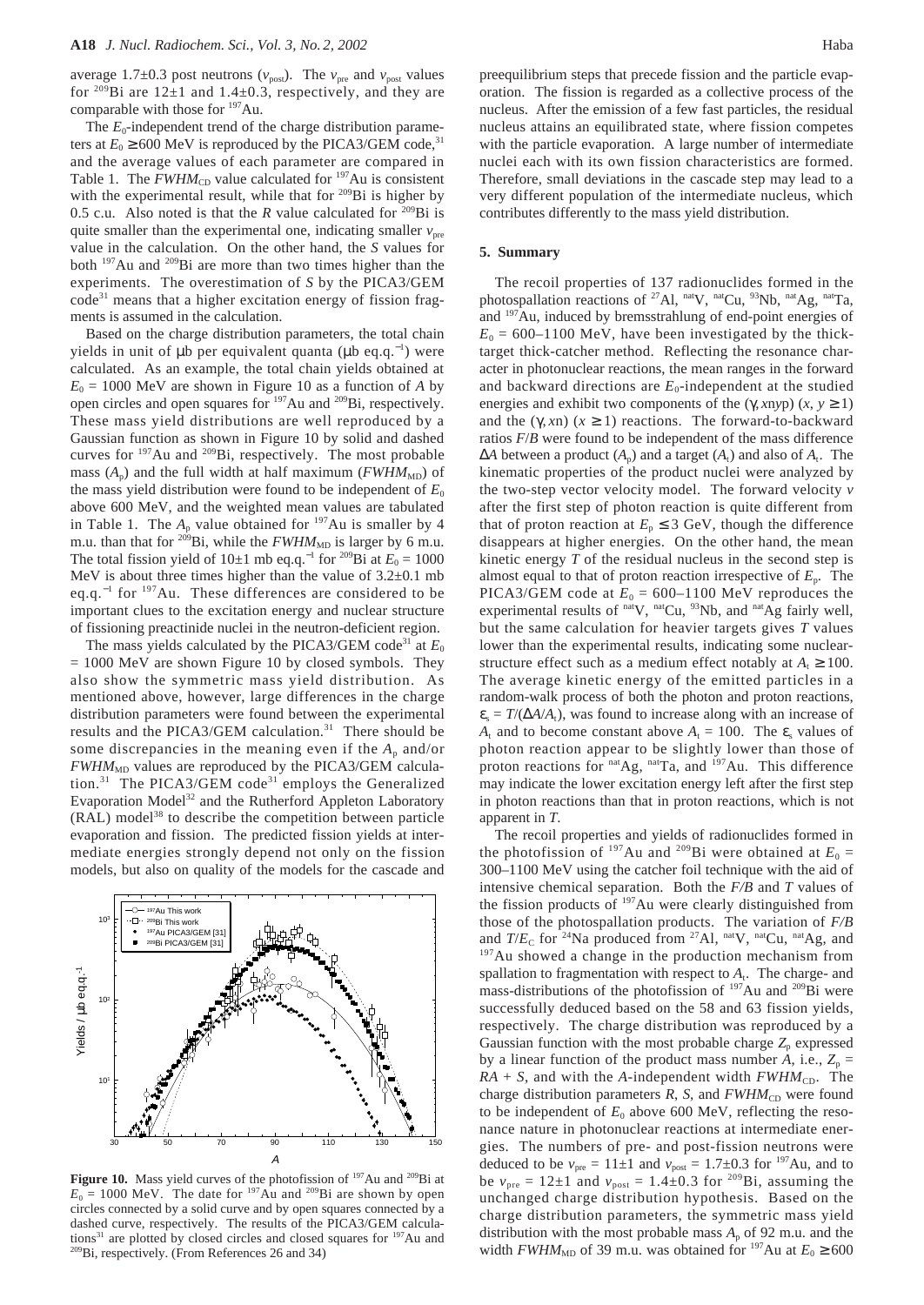MeV. The  $A_p$  value for <sup>209</sup>Bi was larger by 4 m.u. than that for <sup>197</sup>Au and the  $FWHM<sub>MD</sub>$  was smaller by 6 m.u. The comparisons of the charge- and mass-distribution parameters with the latest calculations using the PICA3/GEM code indicated some defects in the nuclear and reaction models on which the code was based.

**Acknowledgement.** The main part of the present study was done while the author belonged to Radiochemistry Laboratory, Department of Chemistry, Faculty of Science, Kanazawa University. The author would like to express his gratitude to Prof. K. Sakamoto of Department of Chemistry, Faculty of Science, Kanazawa University, Prof. I. Fujiwara of Department of Economics, Faculty of Economics, Otemon-Gakuin University, Prof. S. Shibata of Research Reactor Institute, Kyoto University, Prof. M. Furukawa of Faculty of Environmental and Information Sciences, Yokkaichi University, and Dr. Oura of Department of Chemistry, Graduate School of Science, Tokyo Metropolitan University, for their guidances and advices throughout the course of this work. The students of the Radiochemistry Laboratory of Kanazawa University are thanked for their cooperation in radiochemical separations and radioactivity measurements. The author would like to acknowledge Prof. K. Masumoto and the ES crew members of the High Energy Accelerator Research Organization at Tanashi for their invaluable cooperations in the course of experiments.

#### **References**

- (1) K. Sakamoto, M. Yoshida, Y. Kubota, T. Fukasawa, A. Kunugise, Y. Hamajima, S. Shibata, and I. Fujiwara, Nucl. Phys. A **501**, 693 (1989).
- (2) K. Sakamoto, Y. Hamajima, M. Soto, Y. Kubota, M. Yoshida, A. Kunugise, M. Masatani, S. Shibata, M. Imamura, M. Furukawa, and I. Fujiwara, Phys. Rev. C **42**, 1545 (1990).
- (3) Y. Oura, A. Yazawa, M. Yoshida, S. R. Sarkar, K. Sakamoto, S. Shibata, I. Fujiwara, and M. Furukawa, Radiochim. Acta **68**, 27 (1995).
- (4) K. Sakamoto, S. R. Sarkar, Y. Oura, H. Haba, H. Matsumura, Y. Miyamoto, S. Shibata, M. Furukawa, and I. Fujiwara, Phys. Rev. C **59**, 1497 (1999).
- (5) S. Shibata, M. Imamura, T. Miyachi, M. Mutou, K. Sakamoto, Y. Hamajima, M. Soto, Y. Kubota, M. Yoshida, and I. Fujiwara, Phys. Rev. C **35**, 254 (1987).
- (6) S. R. Sarkar, M. Soto, Y. Kubota, M. Yoshida, T. Fukasawa, K. Matsumoto, K. Kawaguchi, K. Sakamoto, S. Shibata, M. Furukawa, and I. Fujiwara, Radiochim. Acta **55**, 113 (1991).
- (7) S. R. Sarkar, Y. Kubota, T. Fukasawa, K. Kawaguchi, K. Sakamoto, S. Shibata, and I. Fujiwara, Radiochim. Acta **55**, 139 (1991).
- (8) S. R. Sarkar, Y. Oura, K. Kawaguchi, A. Yazawa, K. Sakamoto, S. Shibata, and I. Fujiwara, Radiochim. Acta **62**, 7 (1993).
- (9) S. Shibata, M. Imamura, K. Sakamoto, S. Okizaki, S. Shibutani, H. Matsumura, M. Furukawa, I. Fujiwara, H. Nagai, and K. Kobayashi, Radiochim. Acta **80**, 181 (1998).
- (10)H. Matsumura, K. Washiyama, H. Haba, Y. Miyamoto, Y. Oura, K. Sakamoto, S. Shibata, M. Furukawa, I. Fujiwara, H. Nagai, T. Kobayashi, and K. Kobayashi, Radiochim. Acta **88**, 313 (2000).
- (11)B. G. Harvey, Annu. Rev. Nucl. Sci. **10**, 235 (1960).
- (12)J. M. Alexander, *Nuclear Chemistry*, edited by L. Yaffe (Academic, New York 1968), Vol. I, p. 273.
- (13)L. Winsberg, Phys. Rev. C **22**, 2116 (1980)and C **22**, 2123 (1980).
- (14)A. Järund and B. Forkman, Z. Physik A **281**, 47 (1977).
- (15)A. A. Arakelyan, A. R. Balabekyan, A. S. Danagulyan, and A. G. Khudaverdyan, Nucl. Phys. A **534**, 535 (1991).
- (16)K. A. Amroyan, S. A. Barsegyan, and N. A. Demekhina, Phys. At. Nucl. **56**, 6 (1993).
- (17)K. A. Amroyan, S. A. Barsegyan, and N. A. Demekhina, Phys. At. Nucl. **56**, 712 (1993).
- (18)H. Haba, H. Matsumura, Y. Miyamoto, K. Sakamoto, Y. Oura, S. Shibata, M. Furukawa, and I. Fujiwara, J. Radioanal. Nucl. Chem. **239**, 133 (1999).
- (19)I. Fujiwara, H. Haba, H. Matsumura, Y. Miyamoto, K. Sakamoto, Y. Oura, S. Shibata, and M. Furukawa, Czech. J. Phys. **49**, 831 (1999).
- (20)H. Haba, H. Matsumura, K. Sakamoto, Y. Oura, S. Shibata, M. Furukawa, and I. Fujiwara, Radiochim. Acta **85**, 1 (1999).
- (21)H. Haba, H. Matsumura, K. Sakamoto, Y. Oura, S. Shibata, M. Furukawa, and I. Fujiwara, Radiochim. Acta **88**, 375 (2000).
- (22)M. C. Duijvestijn, A. J. Koning, J. P. M. Beijers, A. Ferrari, M. Gastal, J. van Klinken, and R. W. Ostendorf, Phys. Rev. C **59**, 776 (1999).
- (23)R. E. Prael and H. Lichtenstein, Los Alamos National Laboratory Report No. LA-UR-89-3014 (1989).
- (24)H. Haba, M. Igarashi, K. Washiyama, H. Matsumura, M. Yamashita, K. Sakamoto, Y. Oura, S. Shibata, M. Furukawa, and I. Fujiwara, J. Nucl. Radiochem. Sci. **1**, 53 (2000).
- (25)H. Haba, M. Igarashi, K. Washiyama, H. Matsumura, M. Yamashita, K. Sakamoto, Y. Oura, S. Shibata, M. Furukawa, and I. Fujiwara, J. Nucl. Radiochem. Sci. **1**, 69 (2000).
- (26)H. Haba, M. Kasaoka, M. Igarashi, K. Washiyama, H. Matsumura, Y. Oura, S. Shibata, K. Sakamoto, M. Furukawa, and I. Fujiwara, Radiochim. Acta **90**, 371 (2002).
- (27)T. A. Gabriel and R. G. Alsmiller, Jr., Phys. Rev. **182**, 1035 (1969).
- (28)T. A. Gabriel, M. P. Guthrie, and O. W. Hermann, Oak Ridge National Laboratory Report No. ORNL-4687 (1971).
- (29)C. Y. Fu, *PICA95, An Intra-Nuclear Cascade Code for 25-MeV to 3.5-GeV Photon-Induced Nuclear Reactions*, presented at SATIF-3, Sendai, May 12-13, 1997.
- (30)T. Sato, K. Shin, S. Ban, Y. Namito, H. Nakamura, and H. Hirayama, Nucl. Instr. Meth. A **437**, 471 (1999).
- (31)T. Sato, K. Shin, S. Ban, T. A. Gabriel, C. Y. Fu, and H. S. Lee, Proc. of Advanced Monte Carlo on Radiation Physics, Particle Transport Simulation and Applications, Lisbon, Oct. 23-26, 2000 (private communication).
- (32)S. Furihata, Nucl. Instr. Meth. B **171**, 251 (2000).
- (33)H. Haba, K. Sakamoto, H. Matsumura, Y. Oura, S. Shibata, M. Furukawa, and I. Fujiwara, Czech. J. Phys. (in press).
- (34)H. Haba, K. Sakamoto, M. Igarashi, M. Kasaoka, K. Washiyama, H. Matsumura, Y. Oura, S. Shibata, M. Furukawa, and I. Fujiwara, Czech. J. Phys. (in press).
- (35)K. Osada, T. Fukasawa, K. Kobayashi, Y. Hamajima, K. Sakamoto, S. Shibata, and I. Fujiwara, Res. Rept. Lab. Nucl. Sci. Tohoku Univ. **20**, 299 (1987).
- (36)H. Haba, Ph. D. Thesis (Kanazawa Univ. 1999).
- (37)H. W. Bertini, Phys. Rev. **131**, 1801 (1963).
- (38)F. Atchison, Kernforschungsanlage Jülich GmbH Report No. Jül-Conf-34 (1980).
- (39)G. Rudstam, Z. Naturforsch. **21a**, 1027 (1966).
- (40)L. Winsberg, Nucl. Instr. Meth. **150**, 465 (1978).
- (41)J. F. Ziegler, J. P. Biersack, and U. Littmark, *The Stopping and Range of Ions in Solid* (Pergamon, New York, 1985).
- (42)M. Lagarde-Simonoff, S. Regnier, H. Sauvageon, and G.